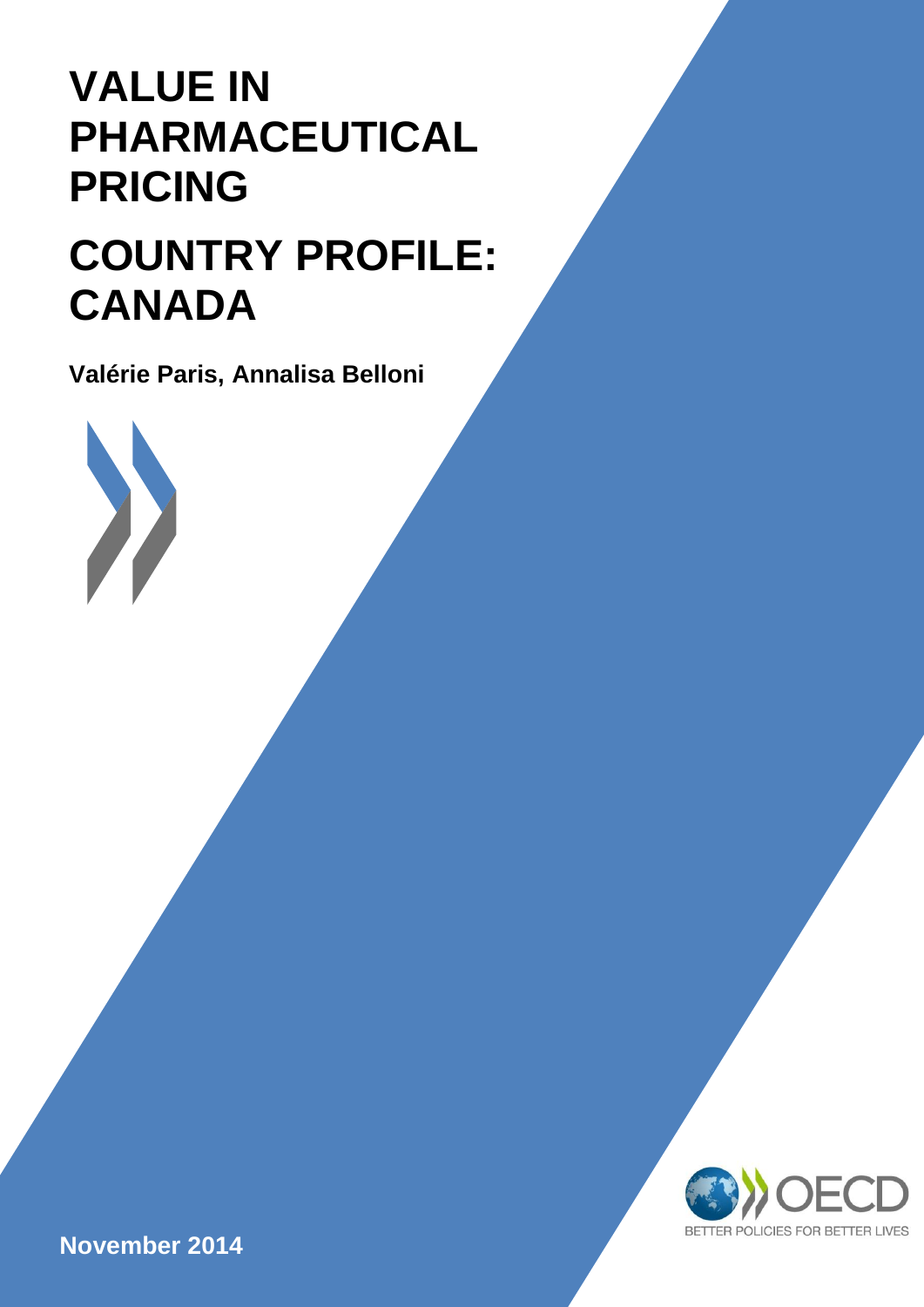# **List of acronyms**

| <b>ATP</b>    | <b>Average Transaction Price</b>                                 |  |  |
|---------------|------------------------------------------------------------------|--|--|
| <b>CADTH</b>  | Canadian Agency for Drugs and Technology in Health               |  |  |
| <b>CDR</b>    | <b>Common Drug Review</b>                                        |  |  |
| <b>CEDAC</b>  | Canadian Expert Drug Advisory Committee                          |  |  |
| <b>CPI</b>    | <b>Consumer Price Index</b>                                      |  |  |
| <b>HDAP</b>   | Human Drug Advisory Panel                                        |  |  |
| <b>INESSS</b> | National Institute for Excellence in Health and Social Services  |  |  |
|               | (Institut national d'excellence en santé et en services sociaux) |  |  |
| <b>NCE</b>    | New Chemical Entities                                            |  |  |
| <b>OPMS</b>   | <b>Office of Pharmaceutical Management Strategies</b>            |  |  |
| <b>OTC</b>    | Over-the-counter                                                 |  |  |
| pERC          | Pan-Canadian Expert Review Committee                             |  |  |
| pCODR         | Pan-Canadian Oncology Drug Review                                |  |  |
| <b>PMPRB</b>  | Patented Medicine Prices Review Board                            |  |  |
| <b>SPB</b>    | <b>Strategic Policy Branch</b>                                   |  |  |
| <b>VCU</b>    | <b>Voluntary Compliance Undertaking</b>                          |  |  |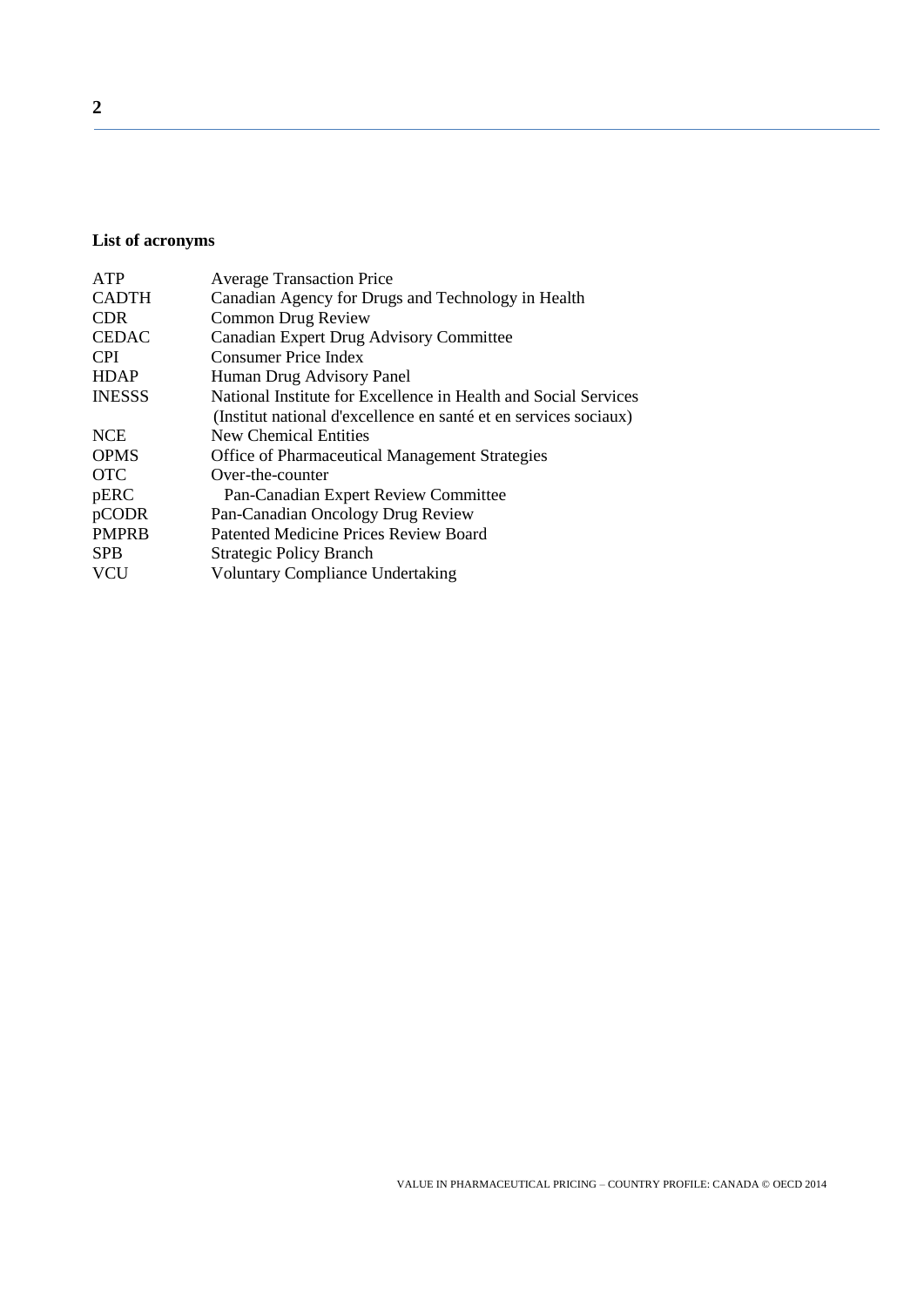# **VALUE IN PHARMACEUTICAL PRICING COUNTRY PROFILE: CANADA**

This country profile was prepared to inform the OECD report Value in pharmaceutical pricing (Health Working Paper No. 63) and was last updated in July 2013. It does not include policy changes that occurred since then. This country profile benefited from input and comments from the Patented Medicines Pricing Review Bureau (PMPRB), the Common Drug Review (CDR) housed within The Canadian Agency for Drugs and Technologies in Health (CADTH) and the Office of Pharmaceutical Management Strategies (OPMS) within Strategic Policy Branch (SPB) Health Canada. Authors remain responsible for any errors or omissions.

#### **Contextual information on pharmaceutical coverage and pricing**

1. Canadian residents are covered through a tax-funded universal system for a wide range of health care services. Drugs administered in hospitals are fully covered through the universal, publicly financed Medicare programme, but out-patient prescription drugs are not included among the insured benefits guaranteed by the *Health Canadian Act*.

2. Provinces and territories (P/Ts) and the federal government provide coverage to about one third of Canadian residents through publicly financed programmes targeting some populations (seniors, social assistance beneficiaries, indigenous persons, veterans, etc.). P/Ts and the federal government make coverage decisions and establish formularies for each of the public plan they manage. About two-third of Canada's residents are covered for prescription drugs by private insurance (employer-based or individual contracts). Private plans establish their own formularies and tend to be more inclusive than public plans though some of them mirror public plans coverage. In Québec, all plans are required to offer coverage at least equal to the public formulary (Paris and Docteur, 2006).

3. Canada regulates the prices of *all* patented medicines (whether covered or not) at the federal level to ensure that the price of patented drugs are not "excessive". A maximum ex-factory price is determined at the federal level by reference to prices in other countries for the most innovative products, and by reference to prices of existing drugs in Canada for the less innovative ones.

4. Many provincial governments have been using economic evaluation to make decisions on drug listing for their public programmes. They decided to join their efforts and created in 2003 the Common Drug Review. The intergovernmental Common Drug Review (hereafter CDR), part of the Canadian Agency for Drugs and Technologies in Health (CADTH), systematically assesses the comparative clinical effectiveness and the cost-effectiveness of products with new active substances to inform coverage decisions of public drug schemes managed at federal or provincial level –except for Québec (Paris and Docteur, 2006). P/T governments and federal programmes participating to the CDR make their own decisions about inclusion of new products in their formularies and are not obliged to follow CDR's recommendations. Public plans currently negotiate prices and British Columbia set reference prices for some clusters of products (e.g. proton-pomp inhibitors). In the province of Québec, the *Institut national d'excellence en santé et en services sociaux* (INESSS) conducts assessment and makes recommendations to the Ministry of Health and Social Services.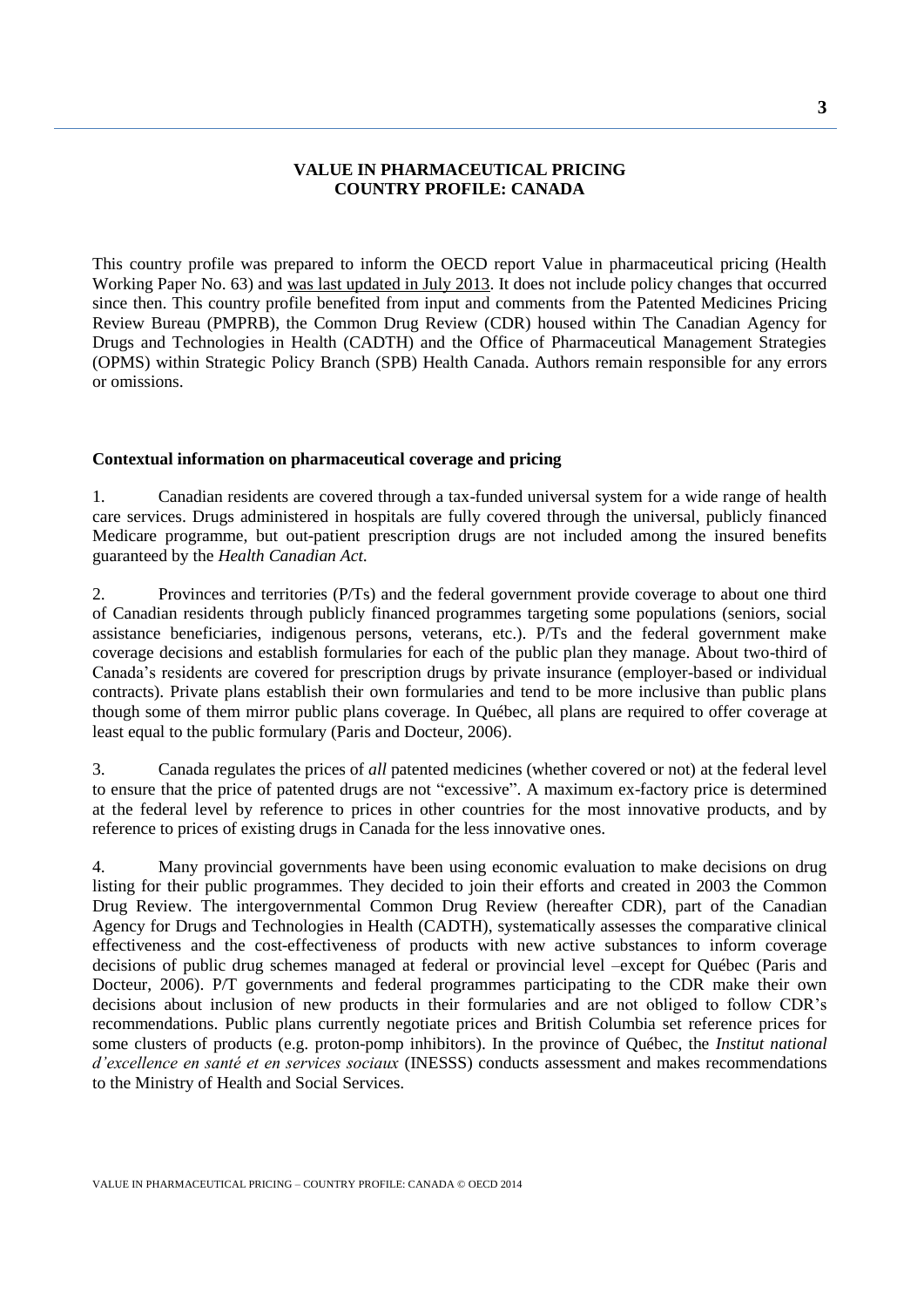# **Price regulation of patented drugs at federal level**

5. Since 1987, the prices of patented medicines have been regulated at the federal level to ensure that they are not "excessive".

# *General objectives and scope of pricing regulation*

6. The Patented Medicine Prices Review Board (PMPRB) was created in 1987 through amendments to the *Patent Act*. At that time, price regulation of patented pharmaceuticals was accepted by the brandname pharmaceutical industry in exchange for enhanced patent protection.

7. The PMPRB mandate is limited to the regulation of manufacturers' prices of all patented drugs for the duration of their patent life, whatever their status (available OTC or only with a prescription, for human or veterinary use). The Board does not regulate off-patent drugs, and does not consider distributors' margins. The PMPRB must report annually to the parliament on its activities, on R&D spending by drug patentees and on drug pricing trends.

8. The PMPRB has the mandate to protect Canadian consumers by ensuring that the prices of patented drugs sold in Canada are not "excessive". In making this judgement the Board compares the proposed Canadian price either to prices of existing drugs in Canada, or to prices in seven markets designated in the regulations: France, Germany, Italy, Sweden, Switzerland, the United Kingdom and the United States. These countries were selected in 1987 as ones that had or aspired to have a strong national presence of the pharmaceutical industry.

9. Price increases are limited to changes in the Consumer Price Index  $(CPI)$ .<sup>1</sup> In addition, the price of a patented drug may, at no time, exceed the highest price of the same drug in the seven foreign countries.

# *Institutions, experts and stakeholders involved*

10. The PMPRB operates as an independent, quasi-judicial body, empowered to enforce sanctions and impose price reductions for patented pharmaceutical products. The Board consists of no more than five members, appointed by the governor-in-council, including a chairperson and a vice-chairperson. The chairperson is designated under the Patent Act as the Chief Executive Officer of the PMPRB with the authority and responsibility to supervise and direct its work. At present, there are four appointed Board members, who operate on a part time basis.

11. Within the PMPRB, the Human Drug Advisory Panel (HDAP) is responsible for the scientific review of new products. HDAP is composed of members with expertise in drug therapy, clinical research and statistical analysis. HDAP currently has five members. They meet four times per year (PMPRB, 2011).

12. The PMPRB assesses the added therapeutic value of new marketed patented drugs in order to categorise them (scientific review) and then check that the price set in Canada by the manufacturer is not excessive (price review).

 1. To assess the compliance with this rule regarding price increases, the price of a product in year t is compared to its price three years before, adjusted by three-year cumulative CPI. In addition, the price cannot increase by more than 1.5 times the CPI increase for a given year.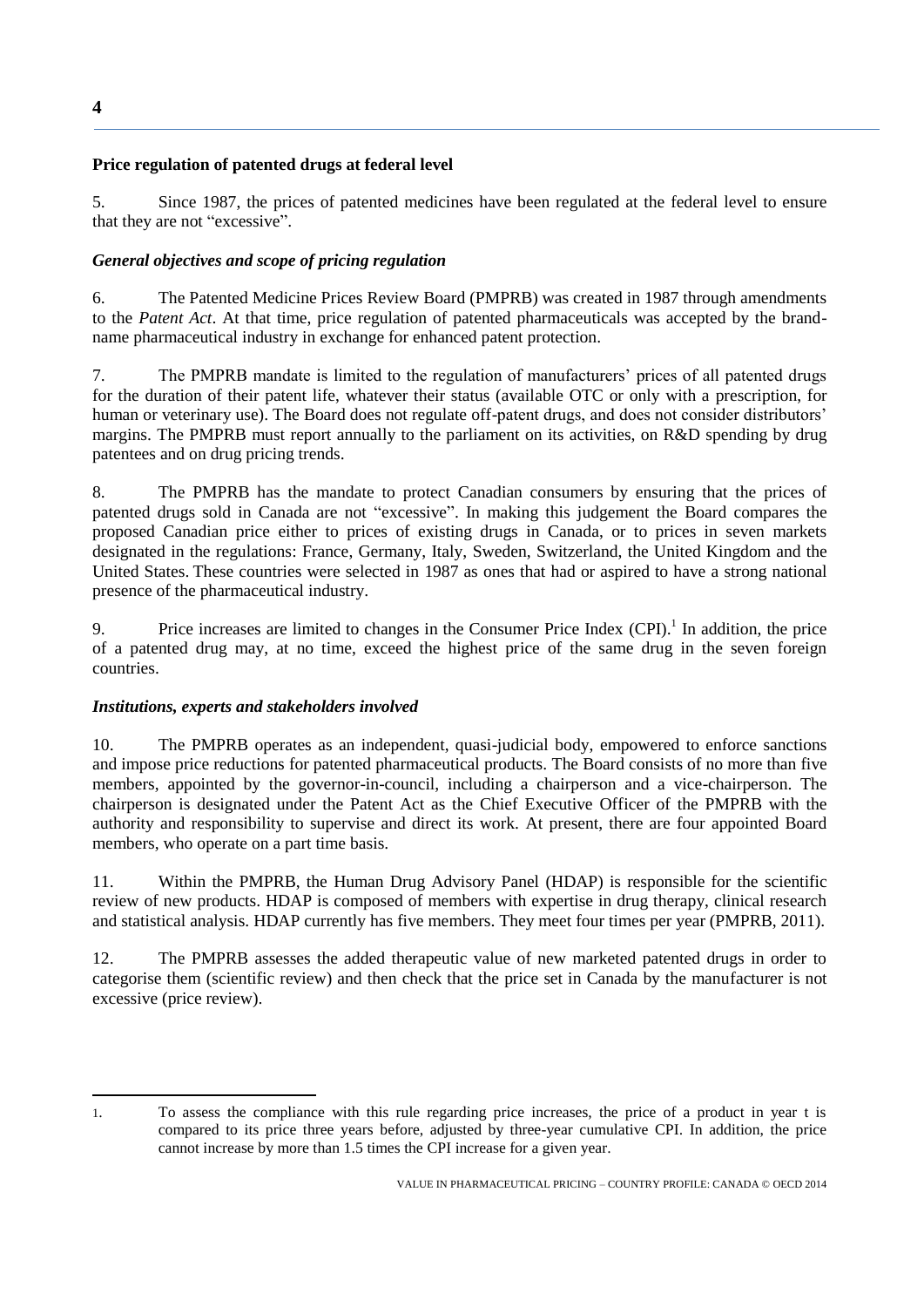# *Criteria for assessment*

13. The *scientific review process* is an evidence-based process that assesses the level of therapeutic improvement of a patent drug product and recommends, where appropriate, the drug products to be used for comparison purposes and the comparable dosage regimens. The review is based on information from a variety of sources (patentee submission, research by a Drug Information Centre, research by Board staff and research by HDAP members). In its submission, the manufacturer suggests the category that it believes is appropriate for considering the drug's price. The manufacturer also indicates the drug's primary use, its comparators and their dosage regimens and, if relevant, the comparative therapeutic class.

14. Before 2010, the HDAP used to classify drugs in three categories according to their degree of innovation.<sup>2</sup> According to various stakeholders, this classification failed to recognise adequately the benefits of incremental innovation (Paris and Docteur, 2006). The system changed from January 2010 and the HDAP currently classifies new drugs in four categories according to their level of therapeutic improvement (PMPRB, 2009):

- A *breakthrough* drug product is the first one to be sold in Canada that treats effectively a particular illness or addresses effectively a particular indication.
- A drug product offering *substantial improvement* is one that, relative to other drug products sold in Canada, provides substantial improvement in therapeutic effects.
- A drug product offering *moderate improvement* is one that, relative to other drug products sold in Canada, provides moderate improvement in therapeutic effects.
- A drug product offering *slight or no improvement* is one that, relative to other drug products sold in Canada, provides slight or no improvement in therapeutic effects.

15. According to new guidelines for assessment published in 2009, factors to be considered in order to assess the level of therapeutic improvement of a drug are the following (PMPRB, 2009):

- Primary factors: increased efficacy; reduction in incidence or grade of important adverse reactions;
- Secondary factors: route of administration, patient convenience, compliance improvements leading to improved therapeutic efficacy, caregiver convenience, time required to achieve the optimal therapeutic effect, duration of usual treatment course, success rate, percentage of affected population treated effectively, and disability avoidance/saving.

16. The primary factors should be given the greatest weight, followed by an assessment of any additional improvement as a result of the secondary factors. In recommending the level of therapeutic improvement of new patented drug products, factors such as the following will generally not be taken into consideration, unless the impact of these factors results in either increased efficacy and/or a reduction in

<sup>2.</sup> The three categories were defined as follows. Category 1 comprised drug products that were a new strength (e.g., 50 mg v. 100 mg) or a new dosage form (e.g., tablet v. capsule) of an existing medicine. Category 2 comprised drug products that represented a therapeutic breakthrough or provide substantial improvement (including cost savings) over comparable existing medicines. Category 3 comprised drug products that provided moderate, little or no therapeutic advantage over comparable medicines (Paris and Docteur, 2007).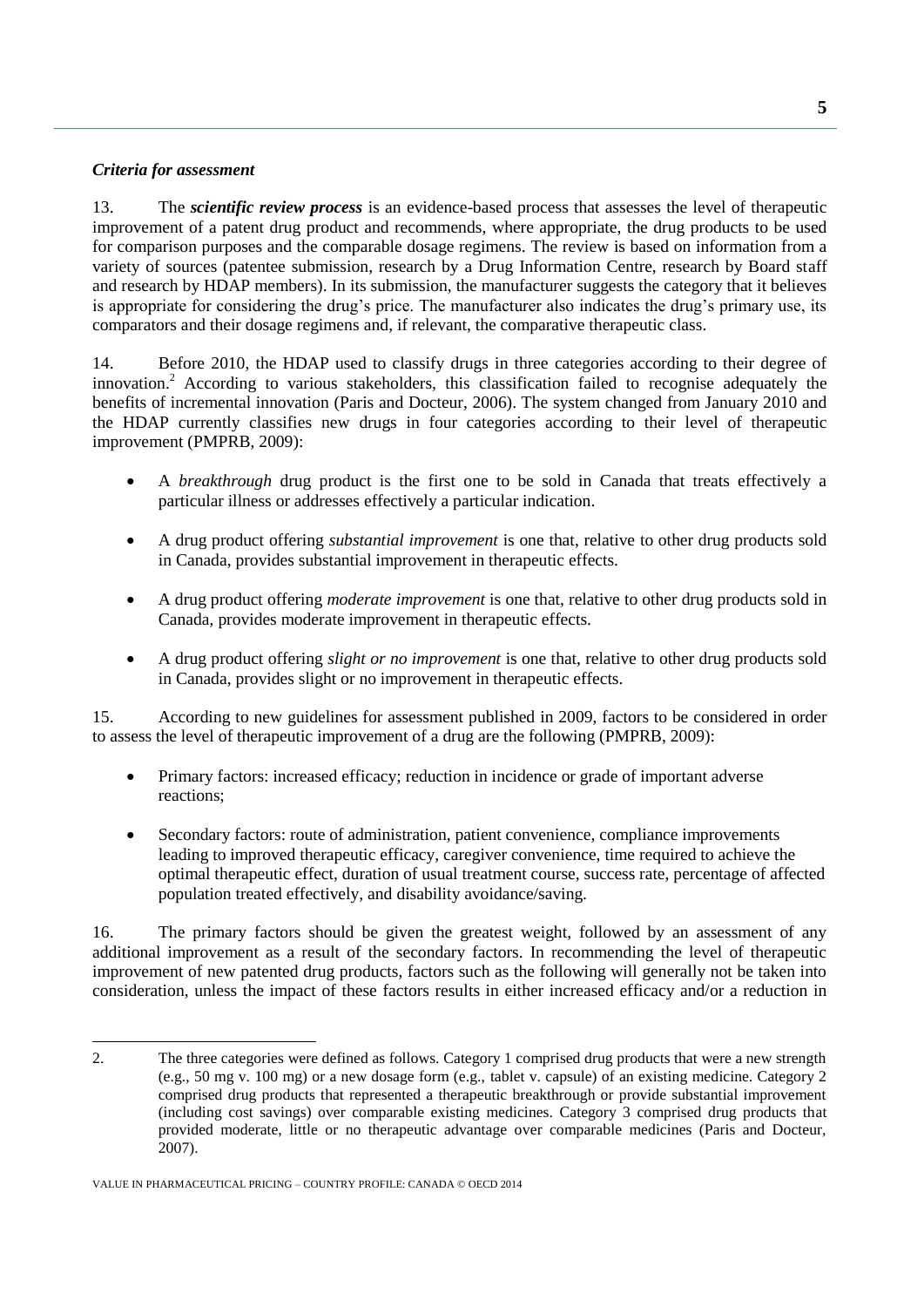the incidence or grade of important adverse reactions: the mechanism of action, a new chemical entity, a different pharmacokinetic profile (PMPRB, 2009).

17. Primary factors are considered in order to assess if the new patented drug product is a breakthrough, or represents substantial, moderate or slight/no improvement relative to other drug products available in Canada. Secondary factors are then considered. These factors will be weighed by the HDAP based on sound evidence and reasonable clinical judgement. These secondary factors could result in the level of therapeutic improvement being assessed at up to the level of moderate therapeutic improvement.

18. The level of therapeutic improvement for new patented drug products with multiple approved indications or multiple uses will be based on the approved indication or use for which the drug product offers the greatest therapeutic advantage in relation to alternative therapies for the same indication/use in a significant patient population. This would exclude rare medical conditions or diseases.

19. In 2010, the PMPRB received submissions for 68 new medicines (PMPRB, 2010). The degree of innovation was assessed for 50 medicines (other drugs being still under review at the time of the publication of the annual report). Two medicines were considered as "breakthrough" and eight were assessed as having a moderate improvement.

# *The price review process*

20. The *price review process* is conducted in order to "establish the maximum average potential price at introduction for the new patented drug product; and assess whether or not the price of an existing patented drug product appears to be excessive" (PMPRB, 2011).

21. The price review uses the level of therapeutic improvement to determine the maximum average potential price at introduction. Following the categorisation of the medicine, a corresponding price test is then applied to determine if the price may be considered excessive (see Table 1).

22. The price review is based on price levels furnished by the manufacturer to the PMPRB for four classes of customers (hospitals, pharmacies, wholesalers and other) in all provinces of Canada, as well as prices in the seven comparator countries, when relevant. Although the PMPRB considers the national average transaction price (ATP) and market-specific average transaction prices, it retains authority to act on the basis of any manufacturer's price found to be excessive for any class of customers in any market in Canada. The PMBRP checked the validity of data provided by manufacturers on foreign prices in 2000 and concluded they were reliable (Paris and Docteur, 2006).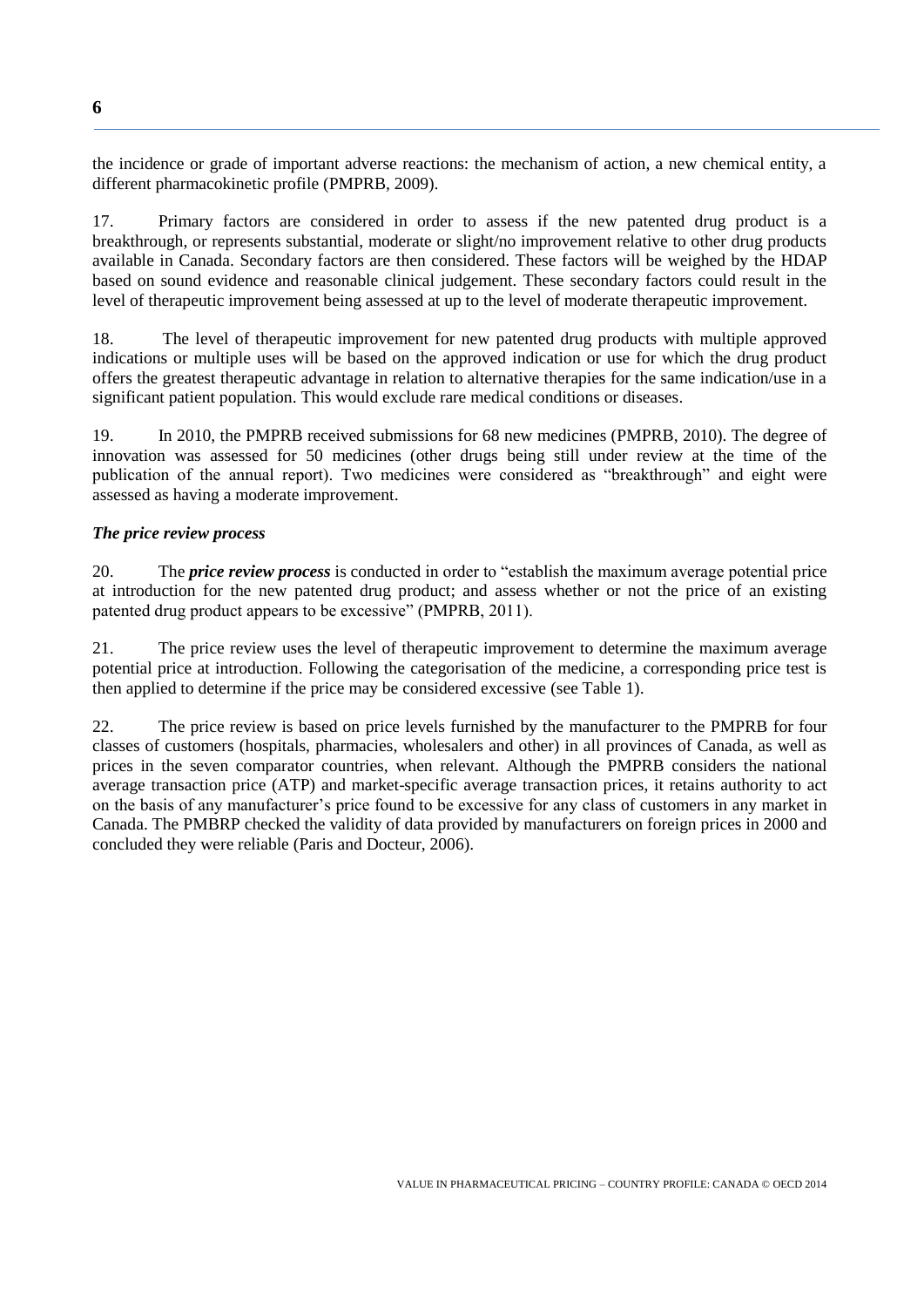| Level of therapeutic improvement         | Definition of excessive introductory price                                                                                                                                                                                                                     |  |  |
|------------------------------------------|----------------------------------------------------------------------------------------------------------------------------------------------------------------------------------------------------------------------------------------------------------------|--|--|
| Breakthrough                             | National average transaction price or any market-specific average<br>transaction price exceeds the maximum average potential price at<br>introduction determined by the median international price comparison test<br>(MIPC test).                             |  |  |
| Substantial improvement                  | National average transaction price or any market-specific average<br>transaction price exceeds the maximum average potential price at<br>introduction determined by the higher of:                                                                             |  |  |
|                                          | - The highest non excessive price of comparator products, based on a<br>therapeutic class comparator test (TCC test);                                                                                                                                          |  |  |
|                                          | - The median international price as determined by the median international<br>price comparison test (MIPC test).                                                                                                                                               |  |  |
| Moderate Improvement                     | National average transaction price or any market-specific average<br>transaction price exceeds the maximum average potential price at<br>introduction determined by the higher of:                                                                             |  |  |
|                                          | - The highest non-excessive price of comparator products (TCC test);                                                                                                                                                                                           |  |  |
|                                          | - The mid-point between the price just mentioned and the median<br>international price (MIPC test).                                                                                                                                                            |  |  |
|                                          | If the HDAP is unable to find suitable comparators, the median international<br>price will be used.                                                                                                                                                            |  |  |
| Slight Improvement                       | National average transaction price or any market-specific average<br>transaction price exceeds the highest non-excessive price of comparator<br>products based on TCC test.                                                                                    |  |  |
|                                          | If the HDAP has not found any suitable comparator product, the average<br>transaction price will be excessive if it exceeds the lower of: the lowest non-<br>excessive price of superior drugs identified by the HDAP and the median<br>international price.   |  |  |
|                                          | Introductory prices of new products which are a new presentation of an<br>existing drug are excessive if the national average transaction price or any<br>market-specific average transaction price exceeds the result of the<br>reasonable relationship test. |  |  |
| All levels of therapeutic<br>improvement | The average transaction price of a new patented drug at the national level,<br>for pharmacy and hospital customer classes, and for each province and<br>territory shall not exceed the highest international price.                                            |  |  |

#### **Table 1. Prices tests according to level of therapeutic improvement of new drugs (updated July 2013)**

*Source*: Adapted from Patented Medicine Prices Review Board, 2009.

#### *Frequency and consequences of excessive prices*

23. In 2010, the PMPRB reviewed the prices of 68 new patented drugs, of which: 48 had nonexcessive prices; two had prices that appeared to be excessive that did not trigger an investigation; seven had prices that appeared to be excessive and investigations were commenced; and eleven were still under review at the time of publication of the 2010 Annual Report. That same year, the PMPRB reviewed the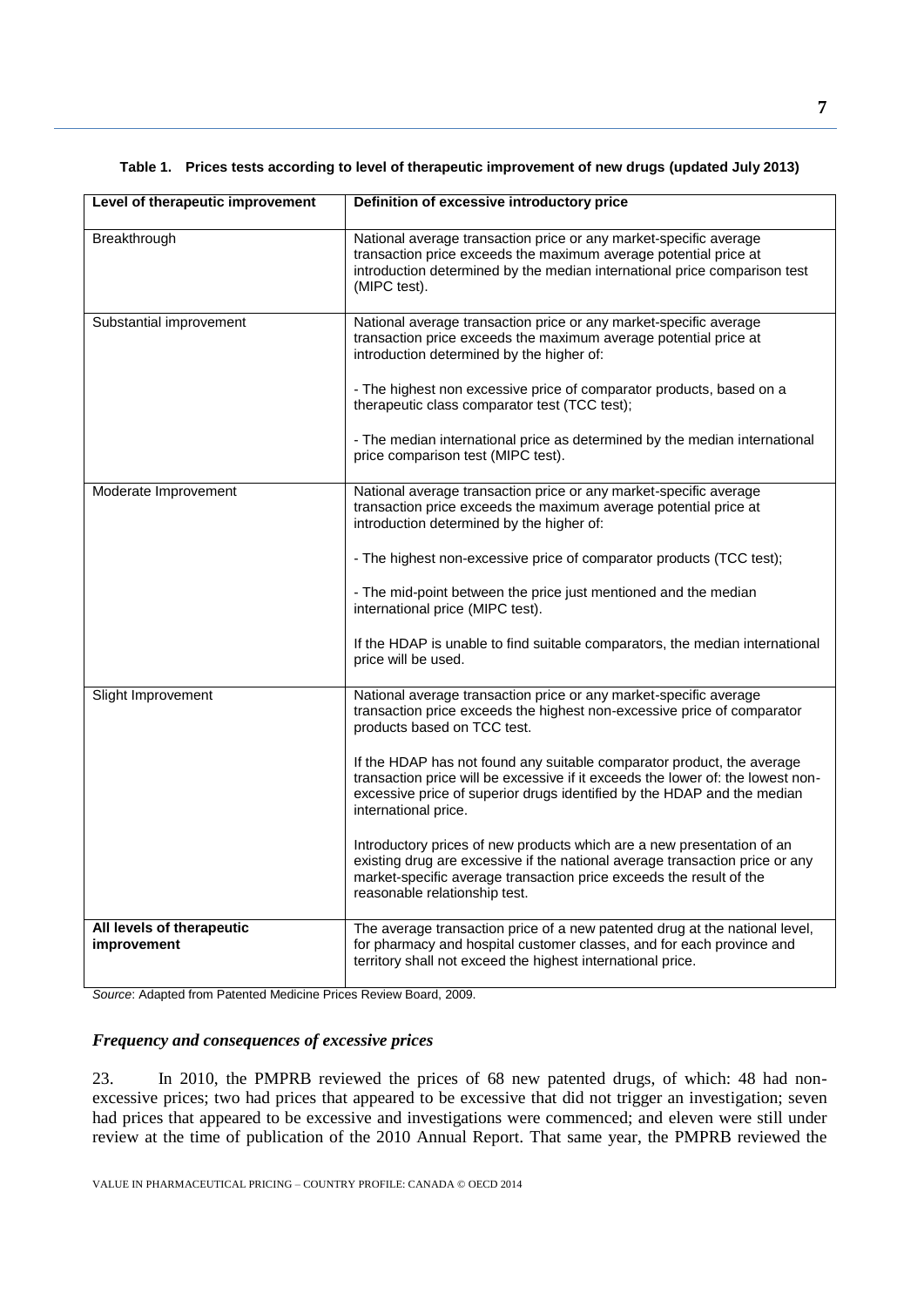price of 1 128 existing drugs, of which: 1039 were within the guidelines or did not trigger an investigation; 78 were under investigation; nine were under review; and two were pending a price hearing (PMPRB, 2011). The executive director of the PMPRB estimated in 2011 the degree of compliance with the guidelines at 93-95% (Boudreau, 2011).

24. The Board launches an investigation into the price of a patented medicine when any of the following criteria are met (Boudreau, 2011):

- For new products: the "average transaction price"<sup>3</sup> is 5% above the maximum average potential price; or cumulative excess revenues generated by the excessive price are greater than CAD 50 000; or a complaint was filed.
- For existing products: cumulative excess revenues generated by the excessive price are greater than CAD 50 000 or more over the life of the patent; or a complaint was filed.

When an investigation is launched, the patent holder is given the opportunity to make further written submissions to PMPRB to justify its price.

- 25. When the PMPRB considers a price to be excessive, there are two alternatives:
	- The patentee may submit a Voluntary compliance undertaking (VCU) to reduce its price and to offset any excess revenues by making a payment to the Government of Canada; or
	- The Board may hold a public hearing to determine whether there is an excessive price and if so, issue an Order for the reduction of the price of the medicine and the offset of any excess revenues by making a payment to the Government of Canada. The patentee may appeal the Board's decision to the federal court of Canada.

26. In 2010, the Board approved 12 VCUs and an amendment to a VCU concluded in 2009. Patent holders must ensure that the prices of their patented drug products remain within the Board's guidelines in all periods in which the drug products remain under the PMPRB's jurisdiction.

# **Pricing and reimbursement in public drug schemes**

27. If a manufacturer wants a new product to be reimbursed by public plans – except Québec and a few exceptions – it has to send a submission to the Common Drug Review (CDR). If the new drug is a cancer medicine, the application must be filed to the pan-Canadian Oncology Drug Review (pCODR), created in 2010 as a separate body to assess oncology drugs. In Québec, health technology assessment is undertaken by the National institute for excellence in health and social services (INESS).

28. After CDR or pCODR recommendations, each participating public drug plan may pursue evaluations to make its own decisions. Each provincial plan reviews cost-effectiveness and budget impact, makes reimbursement decisions and has the possibility to further negotiate prices with manufacturers. In Québec, the minister of health makes decisions on coverage.

 $\overline{a}$ 

<sup>3.</sup> I.e. the national average transaction price or any market-specific average transaction price.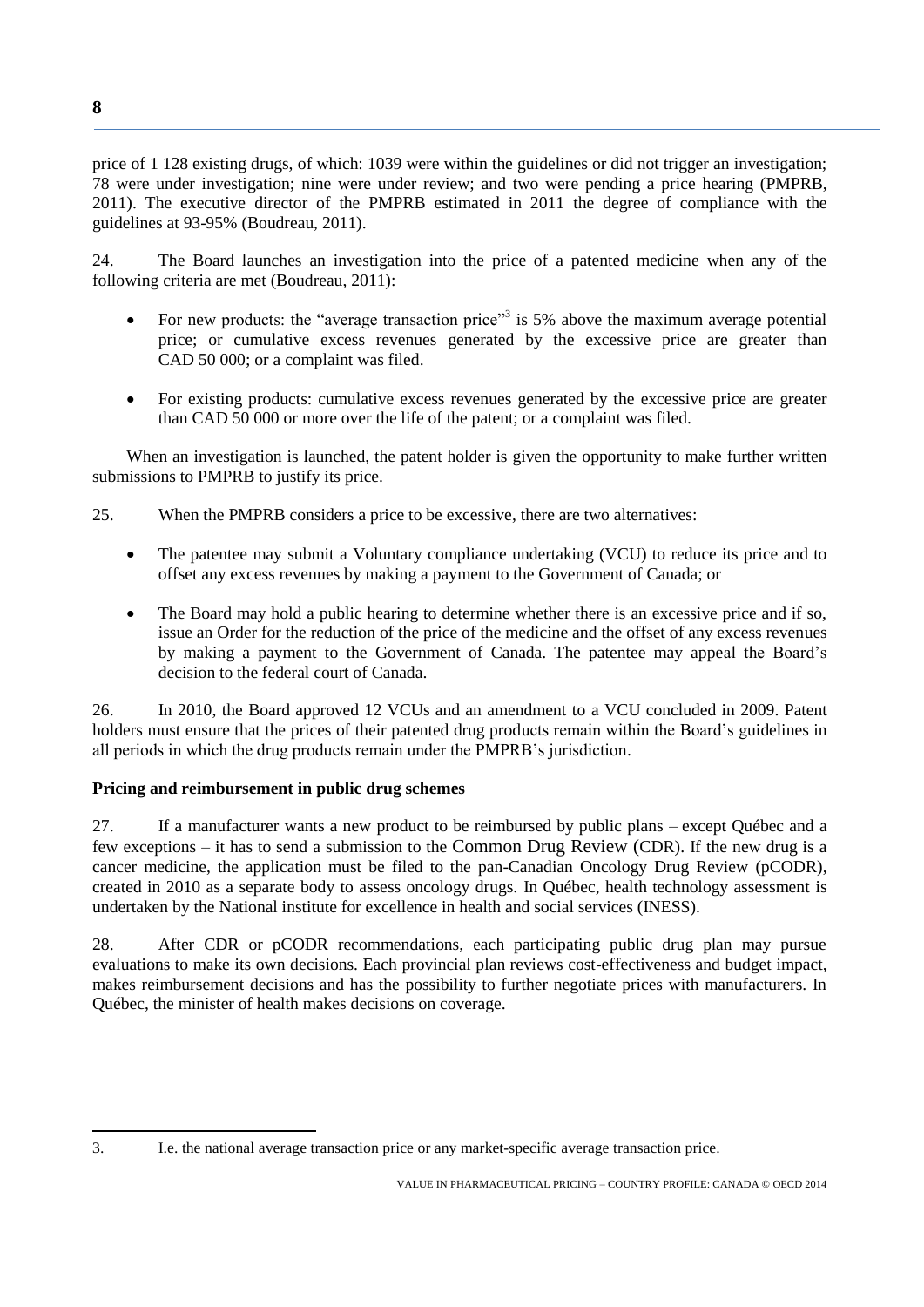#### **Scientific assessment for reimbursement status**

#### *Institutions, experts and stakeholders*

#### *Common drug review*

29. The Common Drug Review (CDR) was launched in 2003. The CDR is an intergovernmental<sup>4</sup> collaborative body which aims at evaluating new chemical entities (NCEs) and new combinations of existing drugs to inform an official recommendation as to whether a drug should be included in the formularies of participating publicly financed drug plans.

30. The CDR is part of the Canadian Agency for Drugs and Technology in Health (CADTH), created in 1989 to assess medical services and to inform decision-makers' health technology choices**.** The CADTH is funded by Canadian federal, provincial and territorial governments.

31. Recommendations regarding formulary inclusion are made by the Canadian drug expert committee (CDEC), 5 an independent advisory body composed of individuals with expertise in drug therapy and drug evaluation. CDEC is appointed by and accountable to the CADTH Chief Executive Officer. The CDEC may recommend a drug be listed, a drug be listed with criteria, a drug not be listed, or that a recommendation be deferred pending clarification of information.

#### *Pan-Canadian Oncology Drug Review*

 $\overline{a}$ 

32. The pan-Canadian Oncology Drug Review (known as pCODR)<sup>6</sup> was established in 2010 by provincial and territorial Ministries of health "to bring consistency and clarity to the assessment of new cancer drugs, by looking at both clinical evidence and cost-effectiveness" (pCODR website). Assessments conducted by experts in oncology provide evidence-based recommendations to P&T for their funding decisions.

33. The pCODR has a steering committee and an expert review committee. The steering committee is composed of ten P/T representatives and two observers as follows: six senior level P/T Ministry of Health representatives (as per the funding blocks; one from British Columbia, Alberta, Saskatchewan, Manitoba, Ontario, and one from Atlantic Canada); four senior level cancer agency representatives (one from British Columbia, one from the Prairie Provinces, one from Ontario, and one from Atlantic Canada); one senior representative from the Canadian Partnership Against Cancer (as an observer); and one senior representative from the Canadian Agency for Drugs and Technologies in Health (as an observer). The cochairs of the pCODR steering committee are chosen by the voting members from amongst the ten provincial/territorial representatives. P/T and cancer agency members are appointed to the Committee by their P/T jurisdiction/regional group, and observers will be appointed by their organization. There are no specific limits set on term of membership for pCODR Steering Committee members.

34. The pCODR Expert Review Committee (pERC) is composed of 13-16 members, including the chair as follows: five to seven cancer specialists (oncologists); one "non-oncology" physician; two pharmacologists; two health economists; one to two pharmacists; two patient representatives and a patient representative alternate. At least one of these members should also have expertise in health ethics. If

<sup>4.</sup> All Canadian jurisdictions (provinces and territories) participate in the CDR, with the exception of Québec.

<sup>5.</sup> Previously known as CEDAC, for Canadian Expert Drug Advisory Committee.

<sup>6.</sup> From April 2014, the pan-Canadian Oncology Drug Review is being transferred to the CADTH. pCODR's practices will be progressively aligned with those of the Common Drug Review.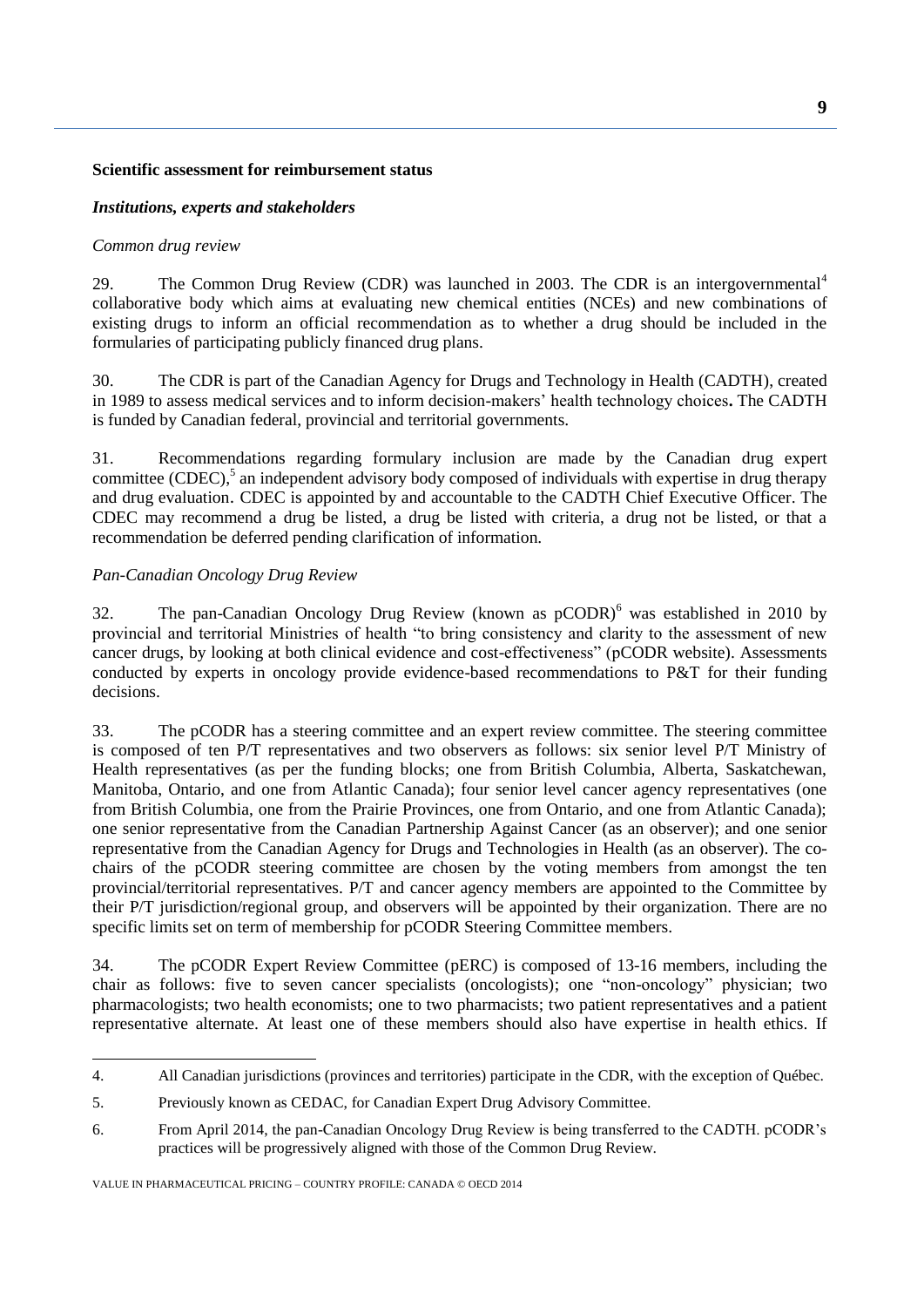# vacancies exist due to lack of available expertise, the overall composition of the pERC will be discussed by the steering committee to determine appropriate action, which may include but is not limited, to a temporary or permanent revision in the composition of the pERC.

# *Québec*

35. In Québec, *the Institut National d'Excellence en Santé et Services Sociaux* (INESSS) evaluates medicines and makes recommendations to the Ministry of Health. The INESSS is composed of physicians (GPs and specialists), pharmacists, a pharmaco-economist and an expert in ethics.

# *Assessment criteria*

# *Common Drug Review*

36. In formulating recommendations, the CDEC considers clinical studies demonstrating safety and/or efficacy of the drug in appropriate patient populations; therapeutic advantages and disadvantages of the drug relative to accepted therapy, and cost-effectiveness of the drug relative to accepted therapy.

37. Outcomes used in cost-effectiveness analysis include life years, QALYs, and important events (such as fracture, stroke, and myocardial infarction). Products that demonstrate benefits in other outcome areas (patient-reported, non-clinical outcomes) only require "cost-consequence analyses". Surrogate markers (such as reduced cholesterol level) are considered only if evidence on final end-points (such as reductions in morbidity or mortality) is not available.

38. The Canadian Agency for Drugs and Technologies in Health publishes guidelines for submissions to the CDR (CADTH, 2013),<sup>7</sup> which define submission requirements in terms of health outcomes, level of evidence and economic analysis. Figure 1 and Table 2 below summarise this information.

39. The CADTH provides guidelines for the choice of the comparator. The new therapy should be compared with the accepted therapy (existing practice), where accepted treatment would be the single most prevalent clinical practice (if there is one that is dominant). Where generic versions of the accepted therapies exist, the price of the generic drug should be used. All other reasonable alternative therapies should be at least discussed in the report (CADTH, 2013).

40. In terms of economic evaluation, several perspectives are accepted but they should be presented separately. The preferred perspective is the perspective of the publicly funded health care system, which includes direct costs for publicly funded health care system and publicly funded services outside the health system (such as home help or income transfer payments such as disability benefits). Direct costs to patients and their relatives (e.g. OOP payments, travel costs, net from income transfer payments received) might be considered. A wider social perspective may be accepted including lost productivity or costs for the employer but these costs must be reported separately (CADTH, 2006 and 2013).

41. Analytic methods to be used depend on the measurement of outcomes (CADTH, 2013). Where clinical outcomes are final (i.e. an event that is relevant and noticeable to patients), the analytical method should be cost-effectiveness analysis (CEA) or cost-utility analysis (CUA). Where clinical outcomes are intermediate (i.e. subjective clinical measures where extrapolation of health benefits to life-years or QALY is more difficult, non-clinical endpoints, or surrogate endpoints), CEA and CUA can be used when data are

<sup>7.</sup> New guidelines have been published, see [www.cadth.ca/media/cdr/process/](http://www.cadth.ca/media/cdr/process/CDR_Submission_Guidelines.pdf) [CDR\\_Submission\\_Guidelines.pdf](http://www.cadth.ca/media/cdr/process/CDR_Submission_Guidelines.pdf) for 2014 guidelines (consulted on October 2014).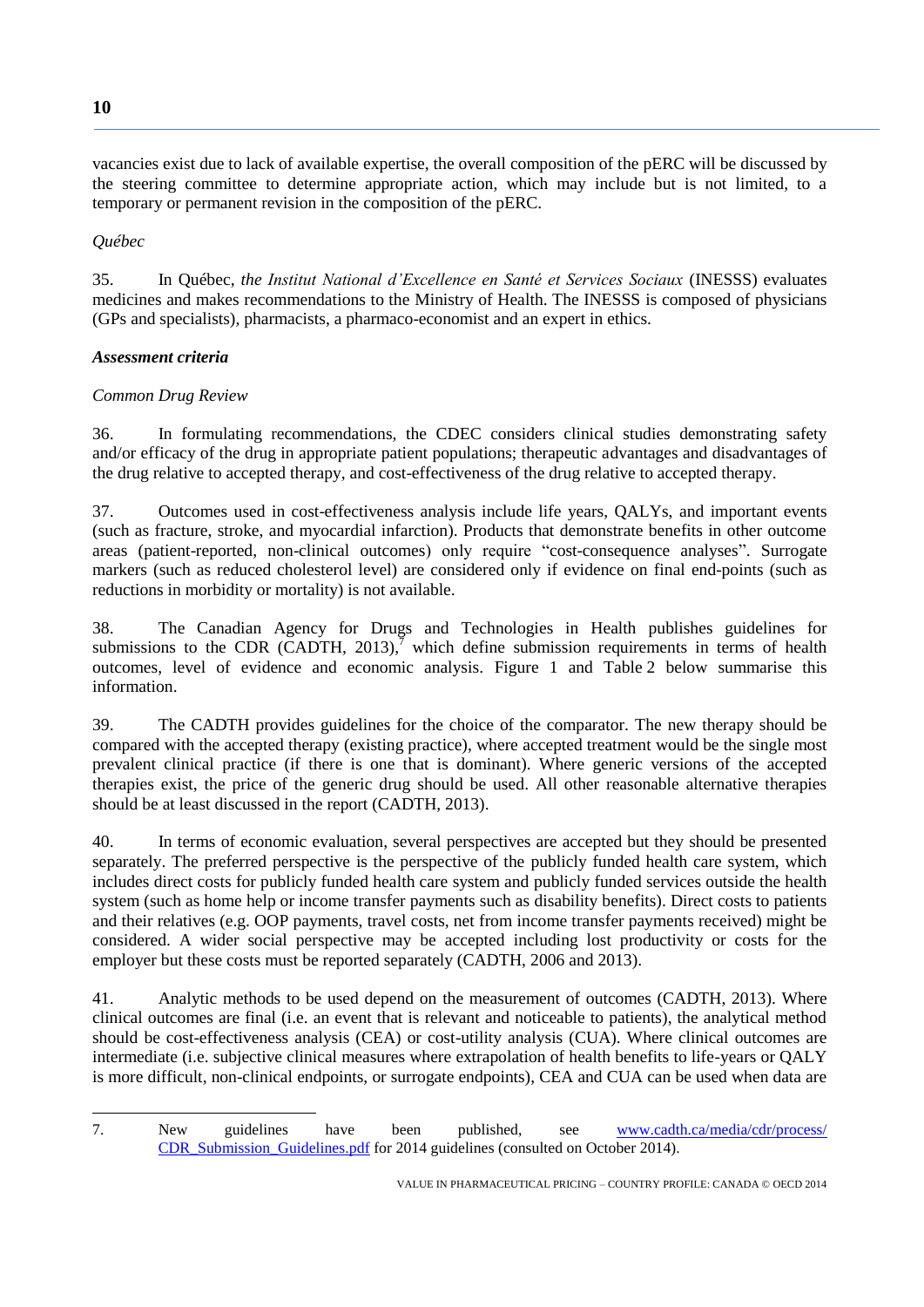available to support the relationship between surrogate and final clinical outcomes, otherwise costconsequences analysis (CCA) is required (CADTH, 2013). The preferred clinical outcomes for the CDR are final clinical outcomes. If both final and intermediate outcomes are available, the former should be used in the submitted analysis.

- 42. Depending on the perspective adopted, the following costs can be considered (CADTH, 2013):
	- Direct health care costs: costs of treatment (administration of drug, monitoring, other costs induced through use of the drug like treatment of adverse events or complications; costs that may be impacted by treatment like specify surgery or in-hospital stay) and costs incurred beyond treatment (medical costs like cost of treating disease, complications with treatment).
	- Non-health care resources and costs, where relevant. These include patient's time (treatment time and loss of productivity), caregiver time and out-of-pocket costs (including travel expenses, child care etc.). Patient and caregiver time must be converted to costs.
- 43. There are no explicit weightings for severity.

#### **Figure 1. Summary of the guidelines for the type of economic analysis to submit to the Common Drug Review, as of 2013**



CEA = cost-effectiveness analysis; CCA = cost-consequence analysis; CUA = cost-utility analysis;

\* Final Clinical Outcome = an event that is relevant and noticeable to patients;<br>\*\*Intermediate Clinical Outcome = includes subjective clinical measures where extrapolation of health benefits to life-years or quality-adjusted life-years (QALYs) is more difficult (migraine pain score, urinary symptom scale), non-clinical endpoints, or surrogate endpoints.

*Source*: Canadian Agency for Drugs and Technology in Health (2013).

VALUE IN PHARMACEUTICAL PRICING – COUNTRY PROFILE: CANADA © OECD 2014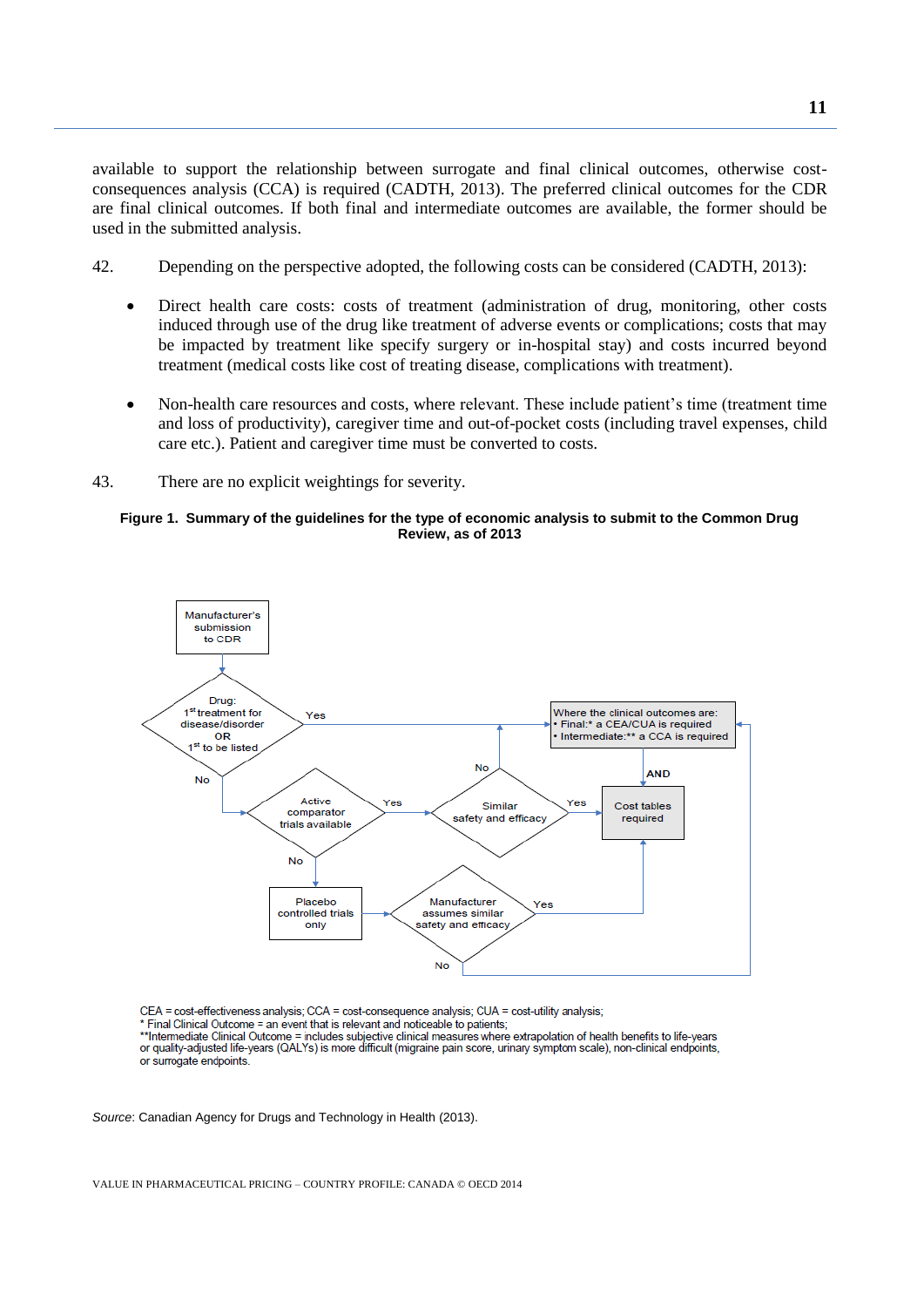#### **Table 2. Guidelines for economic analyses to be submitted to the CDEC if the drug is the first available treatment, in 2013**

| <b>Clinical Outcomes</b>    | <b>Final</b>                                       | <b>Intermediate</b>                      |  |
|-----------------------------|----------------------------------------------------|------------------------------------------|--|
| Primary analysis            | <b>CEA/CUA</b>                                     | <b>CEA/CUA</b>                           |  |
|                             |                                                    | <b>CCA</b>                               |  |
| Acceptable pharmacoeconomic | - Cost per LYG                                     | $CCA$ :                                  |  |
| outcomes                    | - Cost per QALY                                    | - Cost analysis                          |  |
|                             | - Cost per event avoided                           | - Cost per event avoided                 |  |
|                             |                                                    | - Cost per additional response           |  |
|                             |                                                    | Only if surrogate has been shown to be a |  |
|                             |                                                    | valid surrogate for a final outcome:     |  |
|                             |                                                    | - Cost per QALY or LYG                   |  |
|                             |                                                    |                                          |  |
| Comparator                  | Standard or current care                           |                                          |  |
| Details of cost estimates   | Price comparison table and health care cost tables |                                          |  |

CEA = cost-effectiveness analysis; CCA = cost-consequence analysis; CUA = cost-utility analysis; LYG = life-year gained; QALY = quality-adjusted life-year.

1. Guidelines published in 2014 no longer provide guidance for economic evaluation in case of intermediate outcomes. See [www.cadth.ca/media/cdr/process/CDR\\_Submission\\_Guidelines.pdf.](http://www.cadth.ca/media/cdr/process/CDR_Submission_Guidelines.pdf)

*Source*: Canadian Agency for Drugs and Technology in Health (2013)

#### *Pan-Canadian Oncology Drug Review*

44. Within the pCODR, the Expert Review Committee (pERC) is responsible for providing recommendations on public funding of cancer drugs. The first mandate of pERC was to establish the methodology to evaluate the therapeutic value and cost-effectiveness of cancer drug products. The terms of reference published for pERC includes a detailed list of criteria taken into account in its deliberations. pERC decisions are based on four sets of criteria (see Table 3 below for further definitions):

- Clinical benefit;
- Patient-based values;
- Economic evaluation;
- And adoption feasibility.

45. Further definitions of these criteria and the level of evidence required for each of them is also described in pECR Terms of Reference.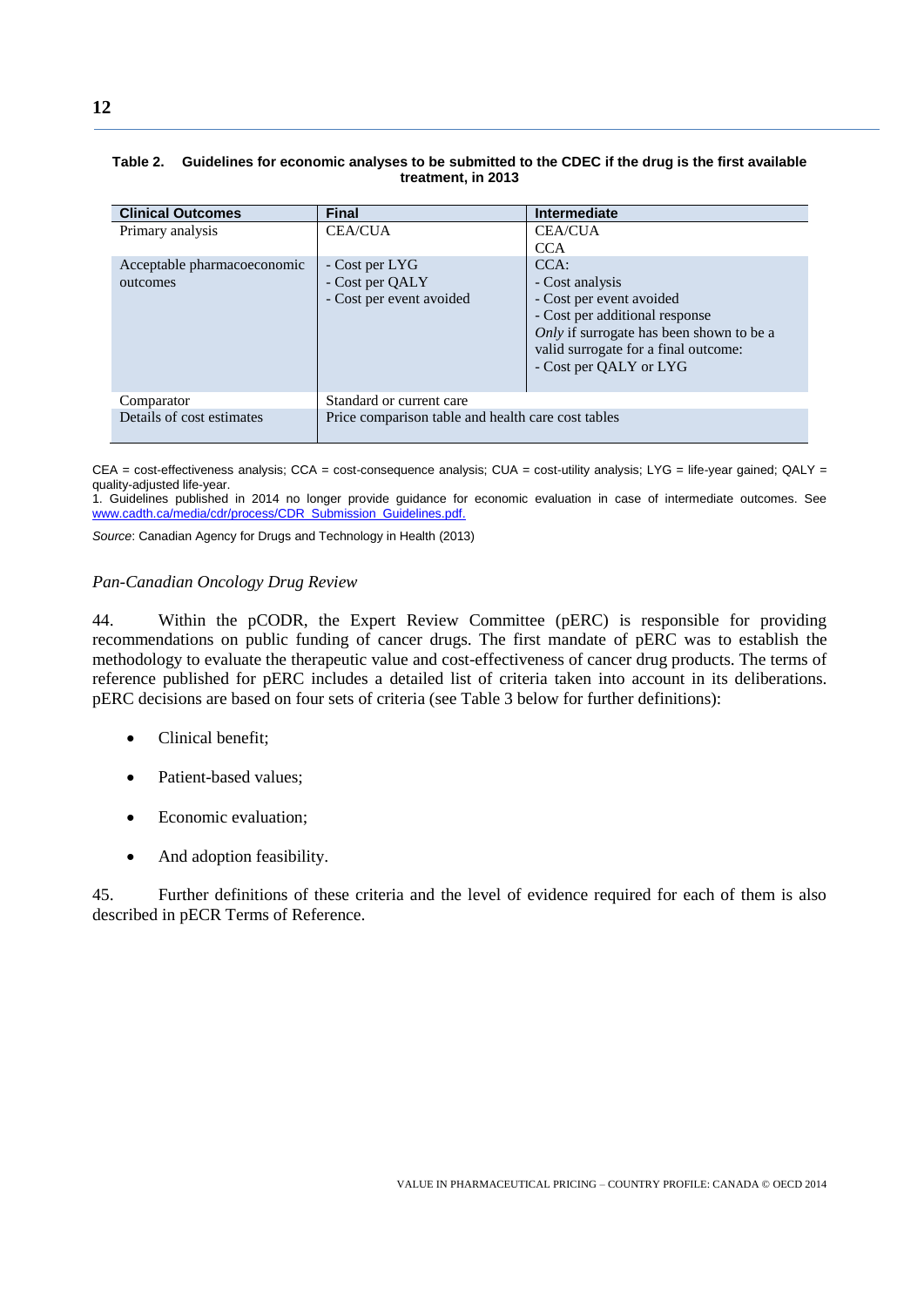|                                                         |                                                                                                                                                                                                                                                                     |                                                                                                                                                                                                                                           | Sub-criteria definitions                                                                                                                                                                                                                                                              |
|---------------------------------------------------------|---------------------------------------------------------------------------------------------------------------------------------------------------------------------------------------------------------------------------------------------------------------------|-------------------------------------------------------------------------------------------------------------------------------------------------------------------------------------------------------------------------------------------|---------------------------------------------------------------------------------------------------------------------------------------------------------------------------------------------------------------------------------------------------------------------------------------|
| Criteria<br>Overall clinical<br>benefit                 | <b>Criteria definition</b><br>A measure of the net<br>health benefit of using<br>the drug to diagnose or<br>manage a cancer related<br>condition (e.g., lung<br>cancer) or cancer care<br>related issue (e.g.,<br>skeletal related events in<br>metastatic disease) | Sub-criteria (sources)<br>Effectiveness<br>(systematic review in the<br>Clinical Guidance Report)                                                                                                                                         | The potential health impact of the<br>drug compared to the other drug and<br>non-drug alternatives, measured in<br>terms of relevant patient outcomes<br>such as mortality, morbidity, quality of<br>life. Magnitude, direction and<br>uncertainty of effect should be<br>considered. |
|                                                         |                                                                                                                                                                                                                                                                     | Safety<br>(systematic review in the<br>Clinical Guidance Report)                                                                                                                                                                          | Frequency and severity of adverse<br>effects associate with the new drug<br>compared to other drug and non-drug<br>alternatives.                                                                                                                                                      |
|                                                         |                                                                                                                                                                                                                                                                     | <b>Burden of Illness</b><br>(Clinical Guidance<br>Report, patient advocacy<br>group input)                                                                                                                                                | Incidence, prevalence or other measure<br>of disease burden on the population.                                                                                                                                                                                                        |
|                                                         |                                                                                                                                                                                                                                                                     | Need<br>(Clinical Guidance<br>Report, patient advocacy<br>group input)                                                                                                                                                                    | Availability of an effective alternative to<br>the drug technology.                                                                                                                                                                                                                   |
| Alignment<br>with patient<br>values                     | An assessment made<br>after considering<br>information on patient<br>values                                                                                                                                                                                         | Patient values<br>(patient advocacy group<br>input)                                                                                                                                                                                       | Patient based values which bear on the<br>appropriate use and impact of the drug.                                                                                                                                                                                                     |
| Cost<br>effectiveness                                   | A measure of the net<br>efficiency of the drug and<br>companion technology<br>compared to other drug<br>and non-drug alternatives<br>(no cut-off threshold)                                                                                                         | • Economic evaluation<br>• Costs, cost per QALY,<br>cost per life year gained,<br>cost per clinical event<br>avoided<br>• Uncertainty of net<br>economic benefits<br>(Economic Guidance<br>Report and Pharmaco-<br>economic Model Review) | A measure of the net cost or efficiency<br>of the drug and companion technology<br>compared to other drug and non-drug<br>alternatives. The uncertainty of results<br>should be considered.                                                                                           |
| Feasibility of<br>adoption into<br>the health<br>system | An assessment of the<br>ease with which the drug<br>can be adopted into the<br>overall health care and<br>cancer care systems                                                                                                                                       | • Economic feasibility -<br><b>Budget impact</b><br>assessment<br>(evaluation of budget<br>impact assessment in<br>Economic Guidance<br>Report)                                                                                           | The net budget impact of the new drug<br>on other drug and health system<br>spending, including companion testing<br>technology.                                                                                                                                                      |
|                                                         |                                                                                                                                                                                                                                                                     | • Organisational<br>feasibility<br>(Provincial Advisory<br>Group input)                                                                                                                                                                   | The ease with which the new drug can<br>be adopted, with an assessment of<br>health system enablers and barriers to<br>implementation, inclusive of all<br>elements: operational, capital, human<br>resources, legislative and regulatory<br>requirements                             |

# **Table 3. Criteria and sub-criteria definitions and sources of the pERC deliberative framework**

*Source*: Pan-Canadian Expert Review Committee (2011 and 2014).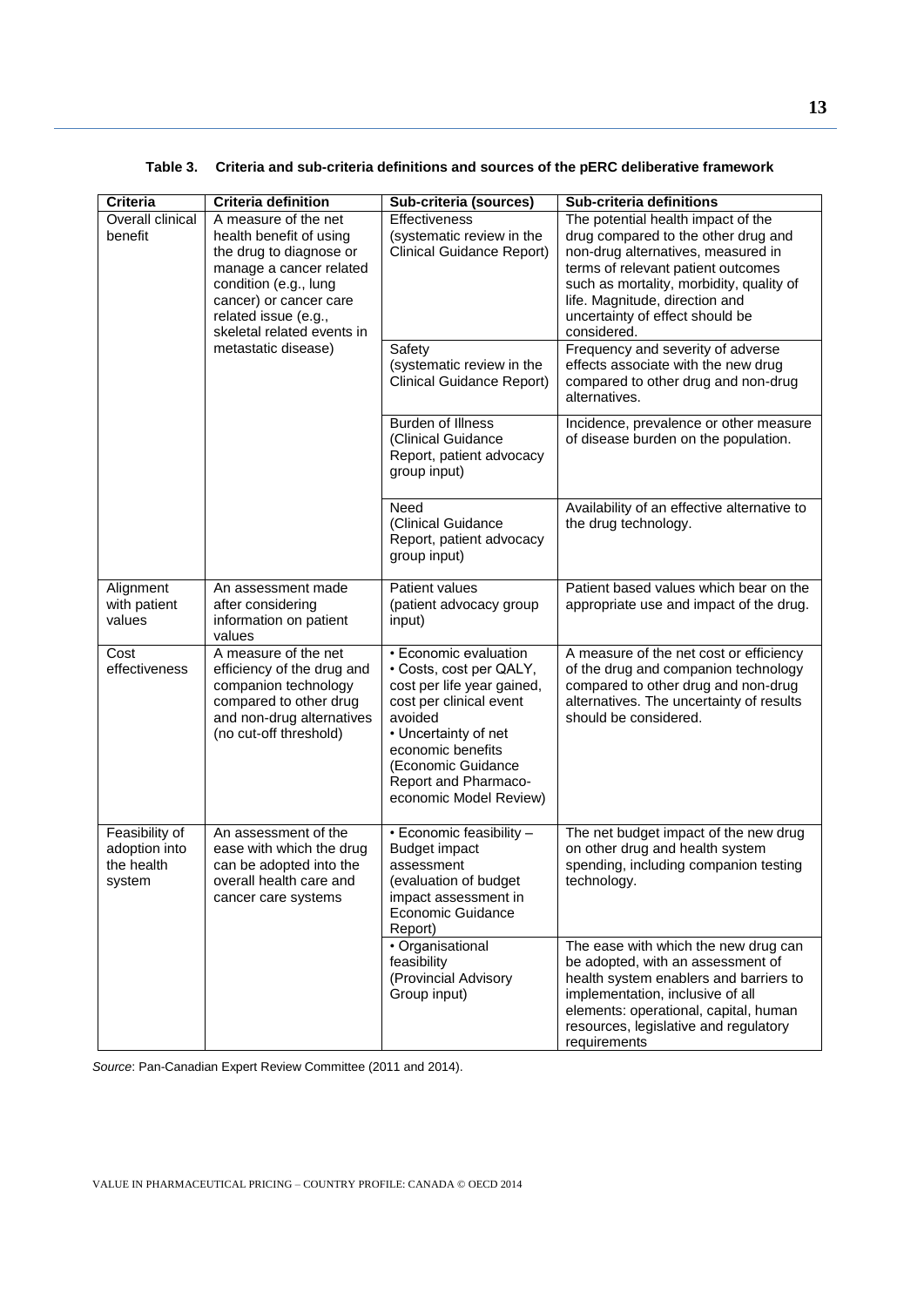# *Cost-effectiveness threshold*

46. Although some negative recommendations are based on the conclusion that the product is not cost-effective at the price listed, the actual cut-off point in terms of incremental cost per QALY gained (or other metric) is not made explicit. A review of 62 published drug reimbursement recommendations issued by CEDAC (former name of CDEC) showed that ICERs were considered in 40% of the cases (for 25 submissions which resulted in 12 negative recommendations and 13 positive recommendations). Positive recommendations generally had an ICER below CAD 80 000 per QALY but negative recommendations were issued for products with an ICER ranging from CAD 31 000 to CAD 137 000 per QALY. The study concluded that the implicit thresholds did not act as a clear demarcation line, because there was overlap between the ICER range for medications with a positive recommendation and the ICER range for medications with a negative recommendation (Rocchi et al., 2008 quoted by KCE, 2008).

# **Decision making in P/T public drug plans**

47. After CDR or pCODR recommendations, each participating public drug plan may pursue evaluations to make its own decisions. Each provincial plan reviews cost-effectiveness and budget impact, makes reimbursement decisions and has the possibility to further negotiate prices with manufacturers.

48. In Ontario, for instance, the Committee to evaluate drugs (CED) assesses medicines to make recommendations on their inclusion in the Ontario Drug Benefit (public program covering seniors, beneficiaries of social assistance and people facing high out-of-pocket spending for drugs). It is composed of experts in medicine, pharmacy, pharmaco-economics and two members of the public. To assess cancer drugs, the CED collaborates with experts of the center of excellence Cancer Care Ontario. Cancer medicines can be funded through the Ontario Drug Benefit, the New Drug Funding Program or the exceptional access programme. The Ministry of Health takes decisions, which sometimes differ from CED's recommendations.

49. In Québec, the minister of health makes decisions following INESSS recommendations.

# *Consideration of budget impact*

50. Each public drug plan uses Budget Impact Analyses (BIA) to predict the financial impact of introducing a new drug into the system. Whilst the CDR is used at a national level to aid decisions at the local level, there is no common method for BIAs and the approach differs across the public drug plans. However, the PMPRB published in 2007 guidelines for Conducting Pharmaceutical Budget Impact Analyses for Submission to Public Drug Plans (PMPRB, 2007). Inputs for the BIA include price of comparator treatments, market forecasts for the reference case and for the new drug, and drug price estimations.

# *Outcomes of the process*

51. Gamble et al. (2011) assessed the impact of the implementation of the CDR on 11 public plan decisions: nine public plans from P&T, the federal Non-insured Health Benefits program, and Quebec drug plans – which does not participate to the CDR. Their conclusion is that the proportion of drugs listed by public plans decreased after the implementation of the CDR (though causality is not established) and that time-to-listing significantly decreased for some small provinces but may have increased for others.

52. Authors observed CDR recommendations and plan listing for innovative drugs which were granted a marketing authorisation between May 2004 and May 2009. Up to February 2010, the CDR had given positive recommendations for 45% of the 53 drugs it assessed. The percentage of drugs listed in drug plans varied from 11.5% in the Prince Edward Island to 59.8% in Québec. The majority of drugs were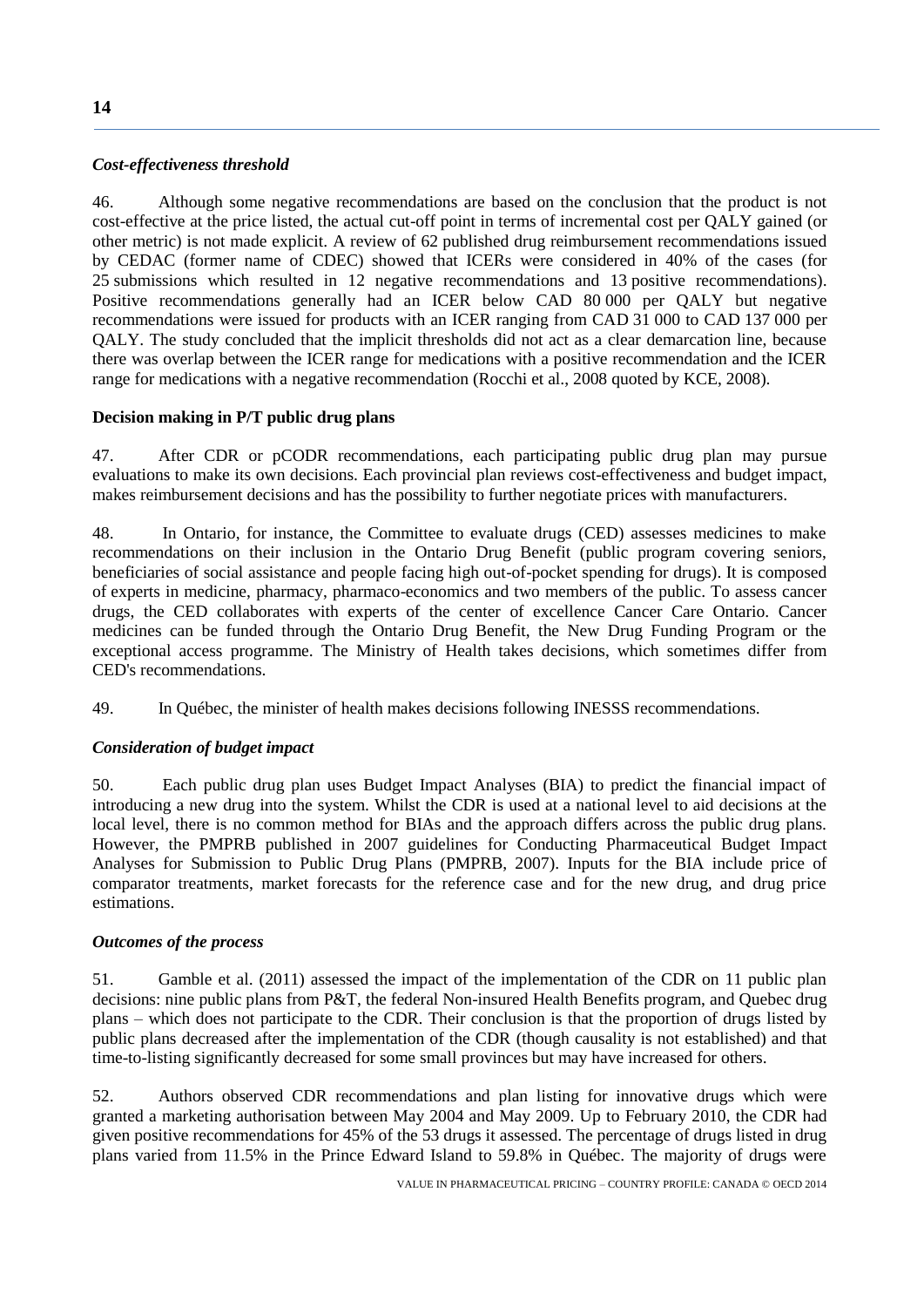listed with restriction (except in PEI): from 53% in Alberta and Manitoba to 68% in Newfoundland and Labrador. The median time-to-listing<sup>8</sup> ranged from 292 days in Québec to 692 in Ontario and the median time-to-listing for drugs with listing restrictions ranged from 320 days in Québec to 815 days in Ontario.

53. Decisions made by drug plans were in accordance with CDR's recommendations (positive or negative) in the majority of cases: the concordance ranged from 60% of cases in Ontario to 90% in New Brunswick or Nova Scotia. Discordances were more often "not listed" drugs in spite of a positive recommendation from CDR, more rarely "listing" in spite of a negative recommendation from CDR (this happened four times in British Columbia, 10 times in Ontario and 12 times in Québec).

54. Hughes (2012) compared the reimbursement status in 2011 of cancer drugs in different indications in three Canadian provinces: Québec, Ontario and British Columbia. He found discordances in decisions for seven product-indications, with Quebec being in general more restrictive than other provinces.

 $\overline{a}$ 

<sup>8.</sup> Time elapsed between the martketing autorisation and listing in a given plan.